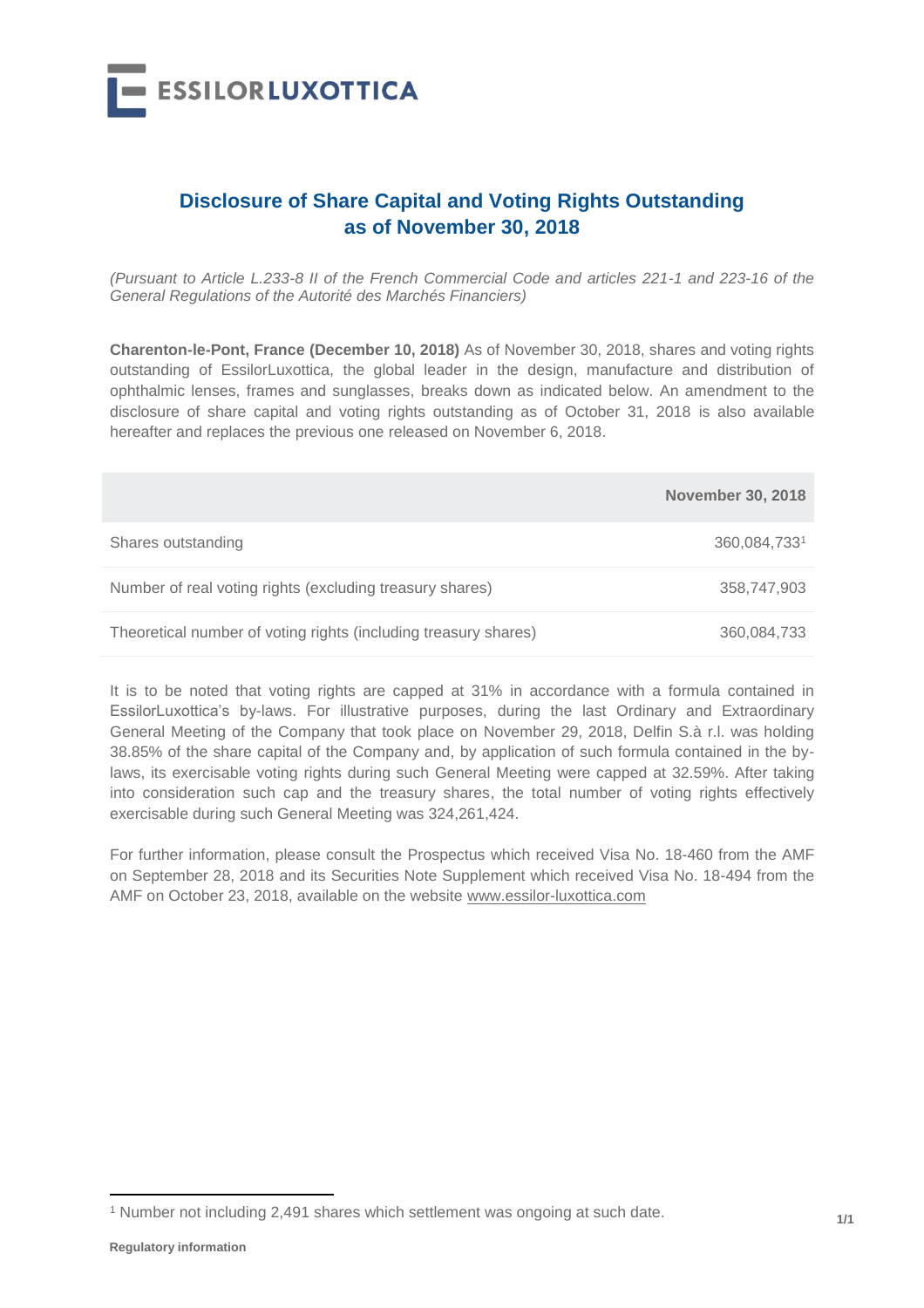

## **Amendment to the Disclosure of Share Capital and Voting Rights Outstanding as of October 31, 2018**

|                                                                 | <b>October 31, 2018</b> |
|-----------------------------------------------------------------|-------------------------|
| Shares outstanding                                              | 358,857,618             |
| Number of real voting rights (excluding treasury shares)        | 357,520,788             |
| Theoretical number of voting rights (including treasury shares) | 358,857,618             |

It is to be noted that voting rights are capped at 31% in accordance with a formula contained in EssilorLuxottica's by-laws.

For further information, please consult the Prospectus which received Visa No. 18-460 from the AMF on September 28, 2018 and its Securities Note Supplement which received Visa No. 18-494 from the AMF on October 23, 2018, available on the website www.essilor-luxottica.com